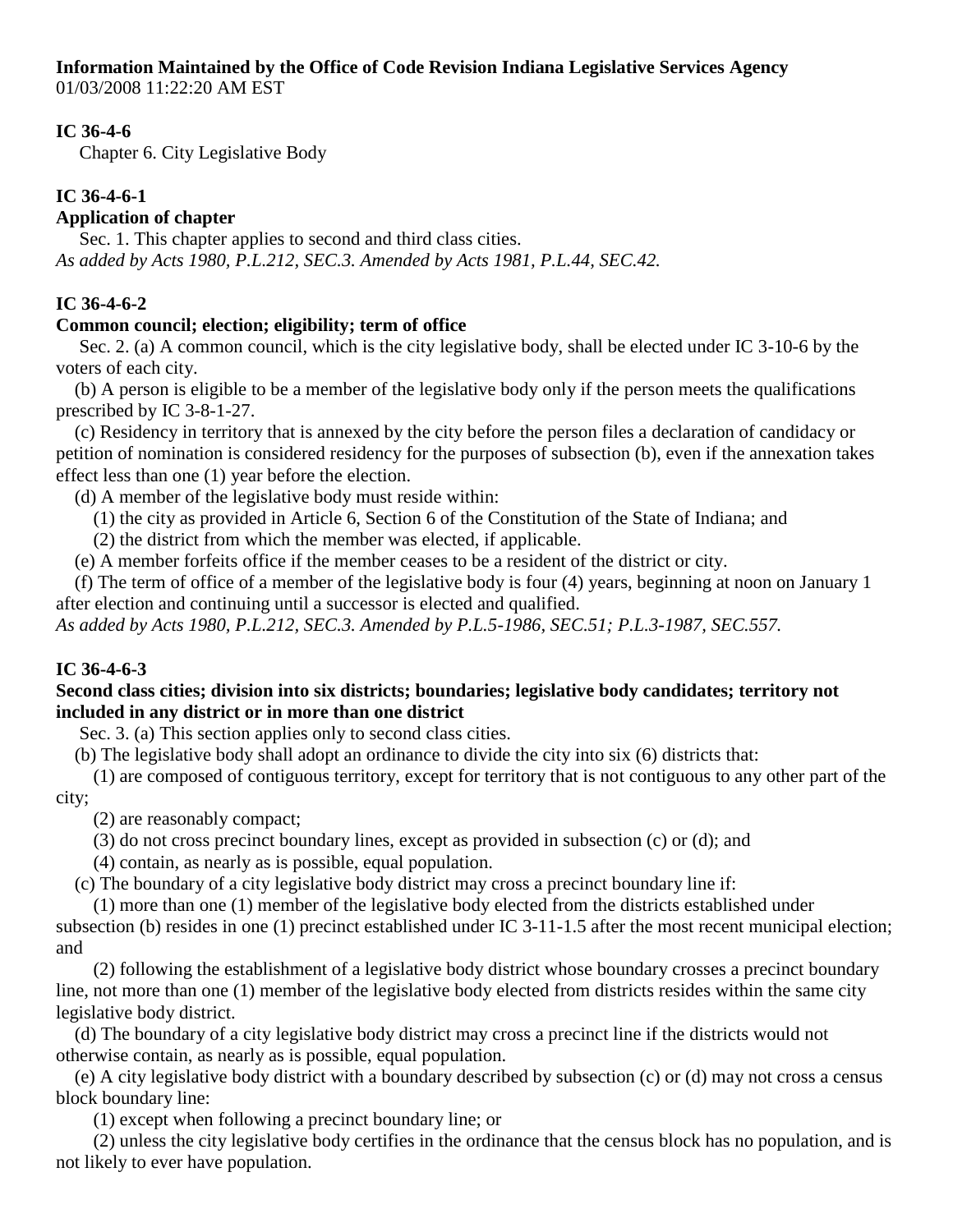(f) The legislative body may not adopt an ordinance dividing the city into districts with boundaries described by subsection (c) or (d) unless the clerk of the city mails a written notice to the circuit court clerk. The notice must:

 (1) state that the legislative body is considering the adoption of an ordinance described by this subsection; and

(2) be mailed not later than ten (10) days before the legislative body adopts the ordinance.

(g) The division under subsection (b) shall be made:

(1) during the second year after a year in which a federal decennial census is conducted; and

(2) when required to assign annexed territory to a district.

This division may be made at any other time, subject to IC 3-11-1.5-32.

 (h) The legislative body is composed of six (6) members elected from the districts established under subsection (b) and three (3) at-large members.

 (i) Each voter of the city may vote for three (3) candidates for at-large membership and one (1) candidate from the district in which the voter resides. The three (3) at-large candidates receiving the most votes from the whole city and the district candidates receiving the most votes from their respective districts are elected to the legislative body.

 (j) If any territory in the city is not included in one (1) of the districts established under this section, the territory is included in the district that:

(1) is contiguous to that territory; and

(2) contains the least population of all districts contiguous to that territory.

 (k) If any territory in the city is included in more than one (1) of the districts established under this section, the territory is included in the district that:

(1) is one (1) of the districts in which the territory is described in the ordinance adopted under this section;

(2) is contiguous to that territory; and

(3) contains the least population of all districts contiguous to that territory.

 (l) A copy of the ordinance establishing districts under this section must be filed with the circuit court clerk of the county that contains the greatest population of the city not later than thirty (30) days after the ordinance is adopted.

*As added by Acts 1980, P.L.212, SEC.3. Amended by Acts 1980, P.L.73, SEC.6; P.L.13-1988, SEC.16; P.L.5- 1989, SEC.101; P.L.7-1990, SEC.58; P.L.3-1993, SEC.265; P.L.230-2005, SEC.85.*

# **IC 36-4-6-4**

## **Third class cities; division into five districts; boundaries; alternative division into four districts; alternative division into three districts and two at-large candidates; voting**

Sec. 4. (a) This section applies to third class cities, except as provided by section 5 of this chapter.

 (b) This subsection does not apply to a city with an ordinance described by subsection (j) or (m). The legislative body shall adopt an ordinance to divide the city into five (5) districts that:

 (1) are composed of contiguous territory, except for territory that is not contiguous to any other part of the city;

(2) are reasonably compact;

(3) do not cross precinct boundary lines except as provided in subsection (c) or (d); and

(4) contain, as nearly as is possible, equal population.

(c) The boundary of a city legislative body district may cross a precinct boundary line if:

 (1) more than one (1) member of the legislative body elected from the districts established under subsection (b), (j), or (m) resides in one (1) precinct established under IC 3-11-1.5 after the most recent municipal election; and

 (2) following the establishment of a legislative body district whose boundary crosses a precinct boundary line, not more than one (1) member of the legislative body elected from the districts resides within the same city legislative body district.

 (d) The boundary of a city legislative body district may cross a precinct line if the districts would not otherwise contain, as nearly as is possible, equal population.

(e) A city legislative body district with a boundary described by subsection (c) or (d) may not cross a census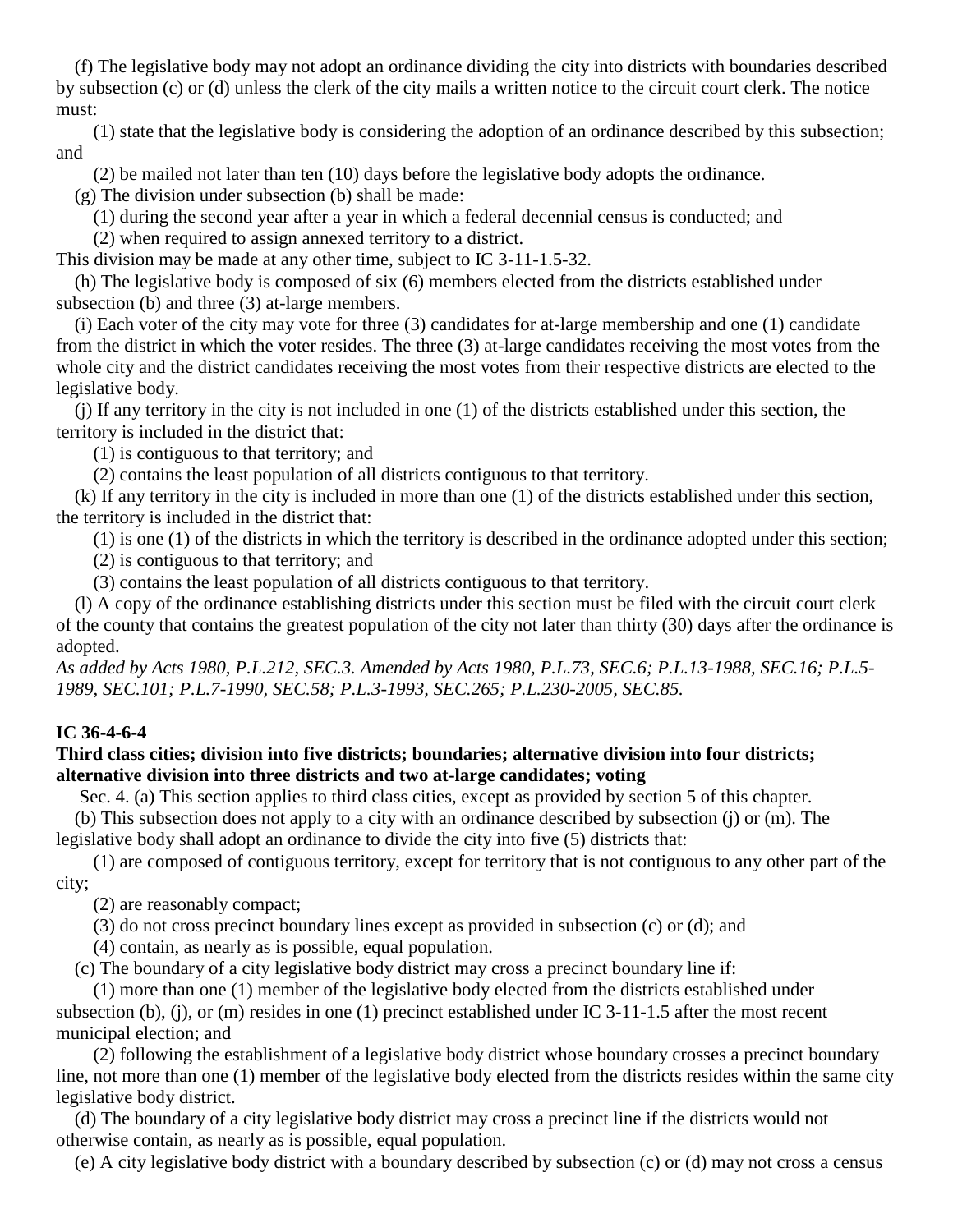block boundary line:

(1) except when following a precinct boundary line; or

 (2) unless the city legislative body certifies in the ordinance that the census block has no population, and is not likely to ever have population.

 (f) The legislative body may not adopt an ordinance dividing the city into districts with boundaries described by subsection (c) or (d) unless the clerk of the city mails a written notice to the circuit court clerk. The notice must:

 (1) state that the legislative body is considering the adoption of an ordinance described by this subsection; and

(2) be mailed not later than ten (10) days before the legislative body adopts the ordinance.

(g) The division under subsection (b), (j), or (m) shall be made:

(1) during the second year after a year in which a federal decennial census is conducted; and

(2) when required to assign annexed territory to a district.

This division may be made at any other time, subject to IC 3-11-1.5-32.

 (h) This subsection does not apply to a city with an ordinance described by subsection (j) or (m). The legislative body is composed of five (5) members elected from the districts established under subsection (b) and two (2) at-large members.

 (i) This subsection does not apply to a city with an ordinance described by subsection (j) or (m). Each voter of the city may vote for two (2) candidates for at-large membership and one (1) candidate from the district in which the voter resides. The two (2) at-large candidates receiving the most votes from the whole city and the district candidates receiving the most votes from their respective districts are elected to the legislative body.

(j) A city may adopt an ordinance under this subsection to divide the city into four (4) districts that:

(1) are composed of contiguous territory;

(2) are reasonably compact;

(3) do not cross precinct boundary lines, except as provided in subsection (c) or (d); and

(4) contain, as nearly as is possible, equal population.

 (k) This subsection applies to a city with an ordinance described by subsection (j). The legislative body is composed of four (4) members elected from the districts established under subsection (j) and three (3) at-large members.

 (l) This subsection applies to a city with an ordinance described by subsection (j). Each voter of the city may vote for three (3) candidates for at-large membership and one (1) candidate from the district in which the voter resides. The three (3) at-large candidates receiving the most votes from the whole city and the district candidates receiving the most votes from their respective districts are elected to the legislative body.

 (m) This subsection applies only if the ordinance adopted under IC 36-4-1.5-3 by the town legislative body of a town that has a population of less than ten thousand (10,000) and that becomes a city specifies that the city legislative body districts are governed by this subsection. The ordinance adopted under IC 36-4-1.5-3(b)(1) dividing the town into city legislative body districts may provide that:

(1) the city shall be divided into three (3) districts that:

(A) are composed of contiguous territory;

(B) are reasonably compact;

(C) do not cross precinct boundary lines, except as provided in subsection (c) or (d); and

(D) contain, as nearly as is possible, equal population; and

 (2) the legislative body of the city is composed of three (3) members elected from the districts established under this subsection and two (2) at-large members.

Each voter of the city may vote for two (2) candidates for at-large membership and one (1) candidate from the district in which the voter resides. The two (2) at-large candidates receiving the most votes from the whole city and the district candidates receiving the most votes from their respective districts are elected to the legislative body.

 (n) A copy of the ordinance establishing districts under this section must be filed with the circuit court clerk of the county that contains the greatest population of the city no later than thirty (30) days after the ordinance is adopted.

(o) If any territory in the city is not included in one (1) of the districts established under this section, the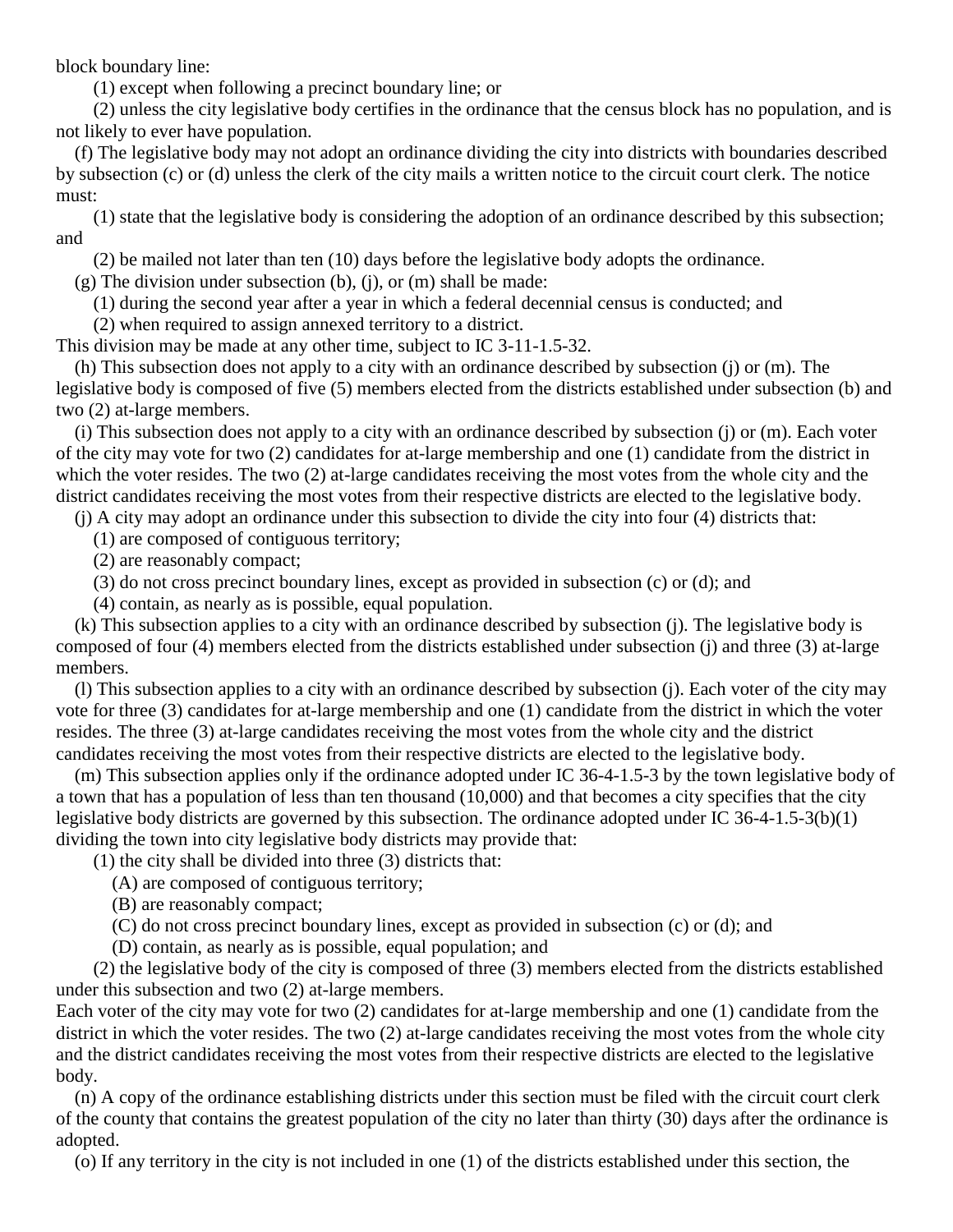territory is included in the district that:

(1) is contiguous to that territory; and

(2) contains the least population of all districts contiguous to that territory.

 (p) If any territory in the city is included in more than one (1) of the districts established under this section, the territory is included in the district that:

(1) is one (1) of the districts in which the territory is described in the ordinance adopted under this section;

(2) is contiguous to that territory; and

(3) contains the least population of all districts contiguous to that territory.

*As added by Acts 1980, P.L.212, SEC.3. Amended by Acts 1980, P.L.73, SEC.7; Acts 1981, P.L.44, SEC.43; P.L.13-1988, SEC.17; P.L.5-1989, SEC.102; P.L.7-1990, SEC.59; P.L.4-1991, SEC.141; P.L.1-1992, SEC.184; P.L.3-1993, SEC.266; P.L.230-2005, SEC.86; P.L.169-2006, SEC.51.*

## **IC 36-4-6-5**

**Third class cities having populations of less than 10,000; division into four districts; boundaries; alternative division into three districts; voting for legislative body candidates; territory not included in any district or included in more than one district**

Sec. 5. (a) This section applies to third class cities having a population of less than ten thousand (10,000). The legislative body of such a city may, by ordinance adopted before September 1, 1982, decide to be governed by this section instead of section 4 of this chapter. If this ordinance is repealed after August 31, 1982, except as a part of a codification of ordinances that reenacts the ordinance under IC 36-1-5-6, then section 4 of this chapter again applies to the city. The clerk of the legislative body shall send a certified copy of any ordinance adopted under this subsection to the secretary of the county election board.

 (b) This subsection does not apply to a city with an ordinance described by subsection (j). The legislative body shall adopt an ordinance to divide the city into four (4) districts that:

 (1) are composed of contiguous territory, except for territory that is not contiguous to any other part of the city;

(2) are reasonably compact;

(3) do not cross precinct boundary lines except as provided in subsection (c) or (d); and

(4) contain, as nearly as is possible, equal population.

(c) The boundary of a city legislative body district may cross a precinct boundary line if:

 (1) more than one (1) member of the legislative body elected from the districts established under subsection (b) or (j) resides in one (1) precinct established under IC 3-11-1.5 after the most recent municipal election; and

 (2) following the establishment of a legislative body district whose boundary crosses a precinct boundary line, not more than one (1) member of the legislative body elected from the districts resides within the same city legislative body district.

 (d) The boundary of a city legislative body district may cross a precinct line if the districts would not otherwise contain, as nearly as is possible, equal population.

 (e) A city legislative body district with a boundary described by subsection (c) or (d) may not cross a census block boundary line:

(1) except when following a precinct boundary line; or

 (2) unless the city legislative body certifies in the ordinance that the census block has no population, and is not likely to ever have population.

 (f) The legislative body may not adopt an ordinance dividing the city into districts with boundaries described by subsection (c) or (d) unless the clerk of the city mails a written notice to the circuit court clerk. The notice must:

 (1) state that the legislative body is considering the adoption of an ordinance described by this subsection; and

(2) be mailed not later than ten (10) days before the legislative body adopts the ordinance.

(g) The division under subsection (b) or (j) shall be made:

(1) during the second year after a year in which a federal decennial census is conducted; and

(2) when required to assign annexed territory to a district.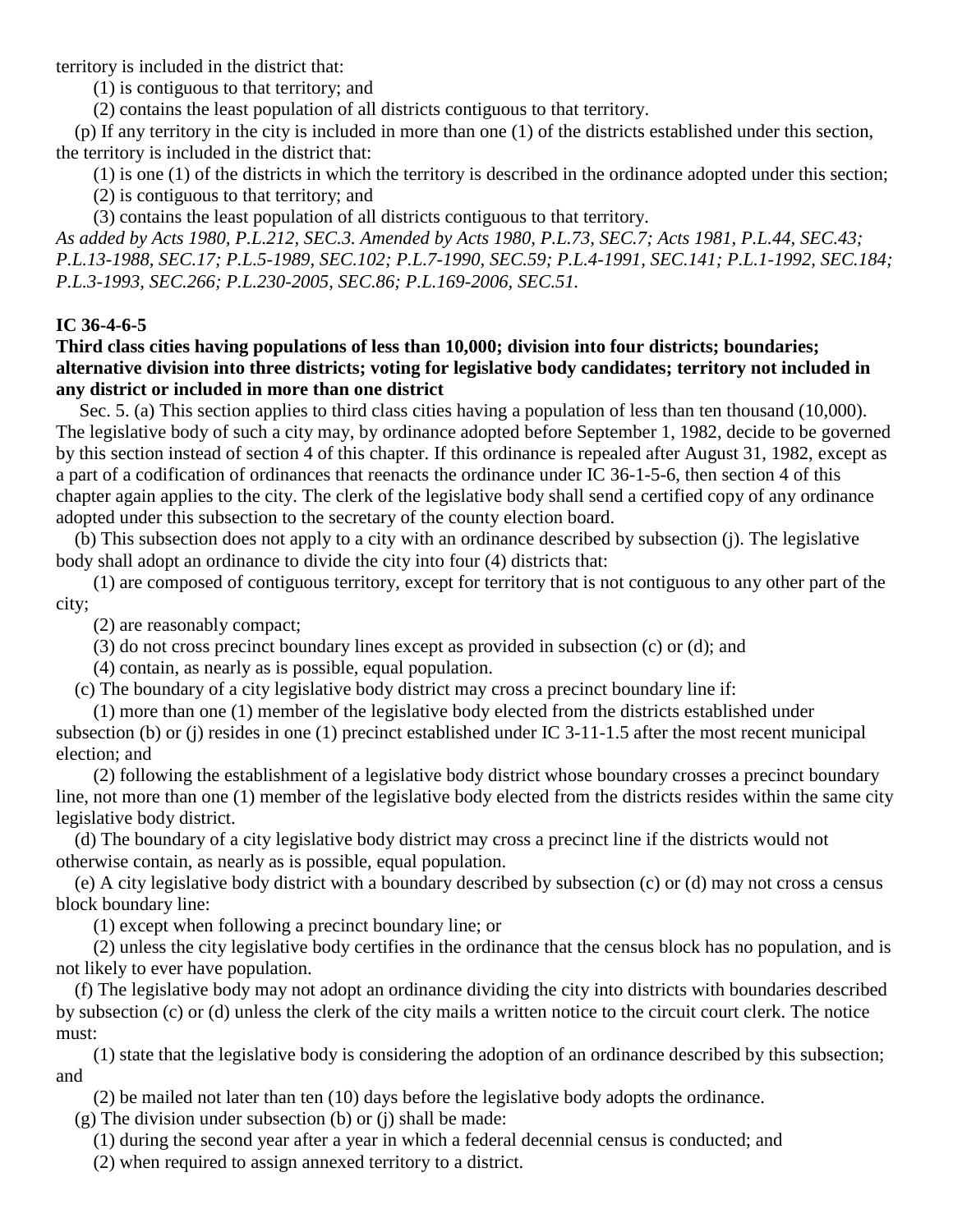This division may be made at any other time, subject to IC 3-11-1.5-32.

 (h) This subsection does not apply to a city with an ordinance described by subsection (j). The legislative body is composed of four (4) members elected from the districts established under subsection (b) and one (1) atlarge member.

 (i) This subsection does not apply to a city with an ordinance described by subsection (j). Each voter may vote for one (1) candidate for at-large membership and one (1) candidate from the district in which the voter resides. The at-large candidate receiving the most votes from the whole city and the district candidates receiving the most votes from their respective districts are elected to the legislative body.

(j) A city may adopt an ordinance under this subsection to divide the city into three (3) districts that:

 (1) are composed of contiguous territory, except for territory that is not contiguous to any other part of the city;

(2) are reasonably compact;

(3) do not cross precinct boundary lines, except as provided in subsection (c) or (d); and

(4) contain, as nearly as is possible, equal population.

 (k) This subsection applies to a city with an ordinance described by subsection (j). The legislative body is composed of three (3) members elected from the districts established under subsection (j) and two (2) at-large members.

 (l) This subsection applies to a city with an ordinance described by subsection (j). Each voter of the city may vote for two (2) candidates for at-large membership and one (1) candidate from the district in which the voter resides. The two (2) at-large candidates receiving the most votes from the whole city and the district candidates receiving the most votes from their respective districts are elected to the legislative body.

 (m) This subsection applies to a city having a population of less than seven thousand (7,000). A legislative body of such a city that has, by resolution adopted before May 7, 1991, decided to continue an election process that permits each voter of the city to vote for one (1) candidate at large and one (1) candidate from each of its four (4) council districts may hold elections using that voting arrangement. The at-large candidate and the candidate from each district receiving the most votes from the whole city are elected to the legislative body. The districts established in cities adopting such a resolution may cross precinct boundary lines.

 (n) A copy of the ordinance establishing districts under this section must be filed with the circuit court clerk of the county that contains the greatest population of the city not later than thirty (30) days after the ordinance is adopted.

 (o) If any territory in the city is not included in one (1) of the districts established under this section, the territory is included in the district that:

(1) is contiguous to that territory; and

(2) contains the least population of all districts contiguous to that territory.

 (p) If any territory in the city is included in more than one (1) of the districts established under this section, the territory is included in the district that:

(1) is one (1) of the districts in which the territory is described in the ordinance adopted under this section;

(2) is contiguous to that territory; and

(3) contains the least population of all districts contiguous to that territory.

*As added by Acts 1980, P.L.212, SEC.3. Amended by Acts 1980, P.L.73, SEC.8; Acts 1981, P.L.44, SEC.44; P.L.13-1988, SEC.18; P.L.5-1989, SEC.103; P.L.7-1990, SEC.60; P.L.4-1991, SEC.142; P.L.1-1992, SEC.185; P.L.3-1993, SEC.267; P.L.230-2005, SEC.87.*

### **IC 36-4-6-6**

# **Power to expel member or declare seat vacant; rules**

**Sec. 6. The legislative body may:** 

(1) expel any member for violation of an official duty;

(2) declare the seat of any member vacant if he is unable to perform the duties of his office; and

(3) adopt its own rules to govern proceedings under this section.

However, a two-thirds (2/3) vote is required to expel a member or vacate his seat. *As added by Acts 1980, P.L.212, SEC.3.*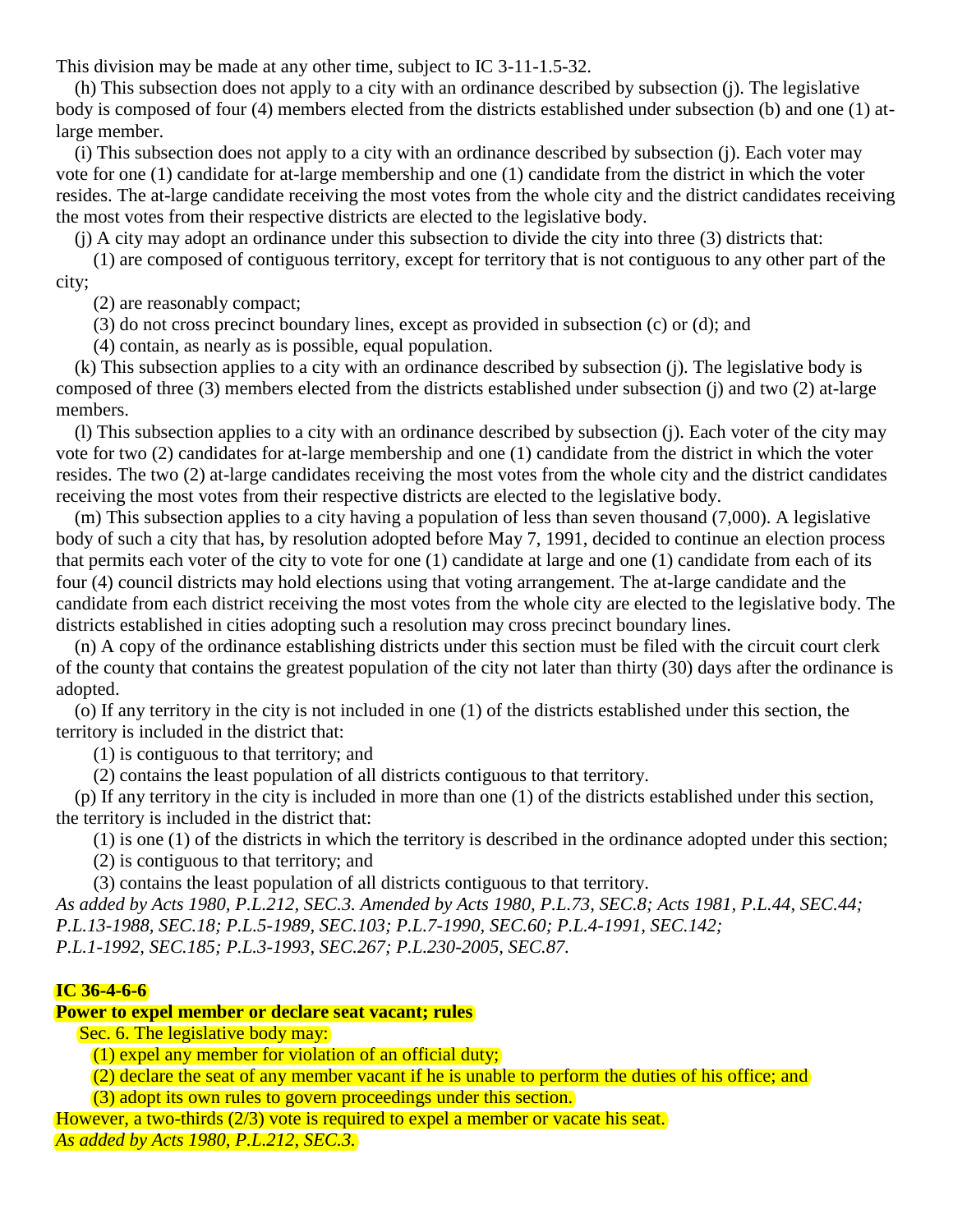### **IC 36-4-6-7 Meetings**

Sec. 7. (a) The legislative body shall hold its first regular meeting in January after its election. In subsequent months, the legislative body shall hold regular meetings at least once a month, unless its rules require more frequent meetings.

 (b) A special meeting of the legislative body shall be held when called by the city executive or when called under the rules of the legislative body.

*As added by Acts 1980, P.L.212, SEC.3. Amended by P.L.169-2006, SEC.52.*

# **IC 36-4-6-8**

# **President; vice president; president pro tempore**

Sec. 8. (a) This subsection applies only to second class cities. At its first regular meeting under section 7 of this chapter, and each succeeding January, the legislative body shall choose from its members a president and a vice president.

 (b) This subsection applies only to third class cities. The city executive shall preside at all meetings of the legislative body, but may vote only in order to break a tie. At its first regular meeting under section 7 of this chapter and each succeeding January, the legislative body shall choose from its members a president pro tempore to preside whenever the executive is absent.

*As added by Acts 1980, P.L.212, SEC.3. Amended by Acts 1982, P.L.33, SEC.23; P.L.349-1983, SEC.3; P.L.169-2006, SEC.53.*

# **IC 36-4-6-9**

## **Clerk; duties**

Sec. 9. The city clerk is the clerk of the legislative body. He shall:

- (1) preserve the legislative body's records in his office;
- (2) keep an accurate record of the legislative body's proceedings;
- (3) record the ayes and nays on each vote on an ordinance or resolution;
- (4) record the ayes and nays on other votes when requested to do so by two (2) or more members;
- (5) present ordinances, orders, or resolutions to the city executive under section 15 of this chapter; and
- (6) record ordinances under section 17 of this chapter.

*As added by Acts 1980, P.L.212, SEC.3.*

# **IC 36-4-6-10**

## **Quorum**

Sec. 10. A majority of all the elected members of the legislative body constitutes a quorum. *As added by Acts 1980, P.L.212, SEC.3.*

## **IC 36-4-6-11**

## **Majority vote; two-thirds vote**

Sec. 11. (a) A requirement that an ordinance, resolution, or other action of the legislative body be passed by a majority vote means at least a majority vote of all the elected members.

 (b) A requirement that an ordinance, resolution, or other action of the legislative body be passed by a twothirds (2/3) vote means at least a two-thirds (2/3) vote of all the elected members. *As added by Acts 1980, P.L.212, SEC.3.*

## **IC 36-4-6-12**

## **Ordinance; majority vote**

Sec. 12. A majority vote of the legislative body is required to pass an ordinance, unless a greater vote is required by statute.

*As added by Acts 1980, P.L.212, SEC.3.*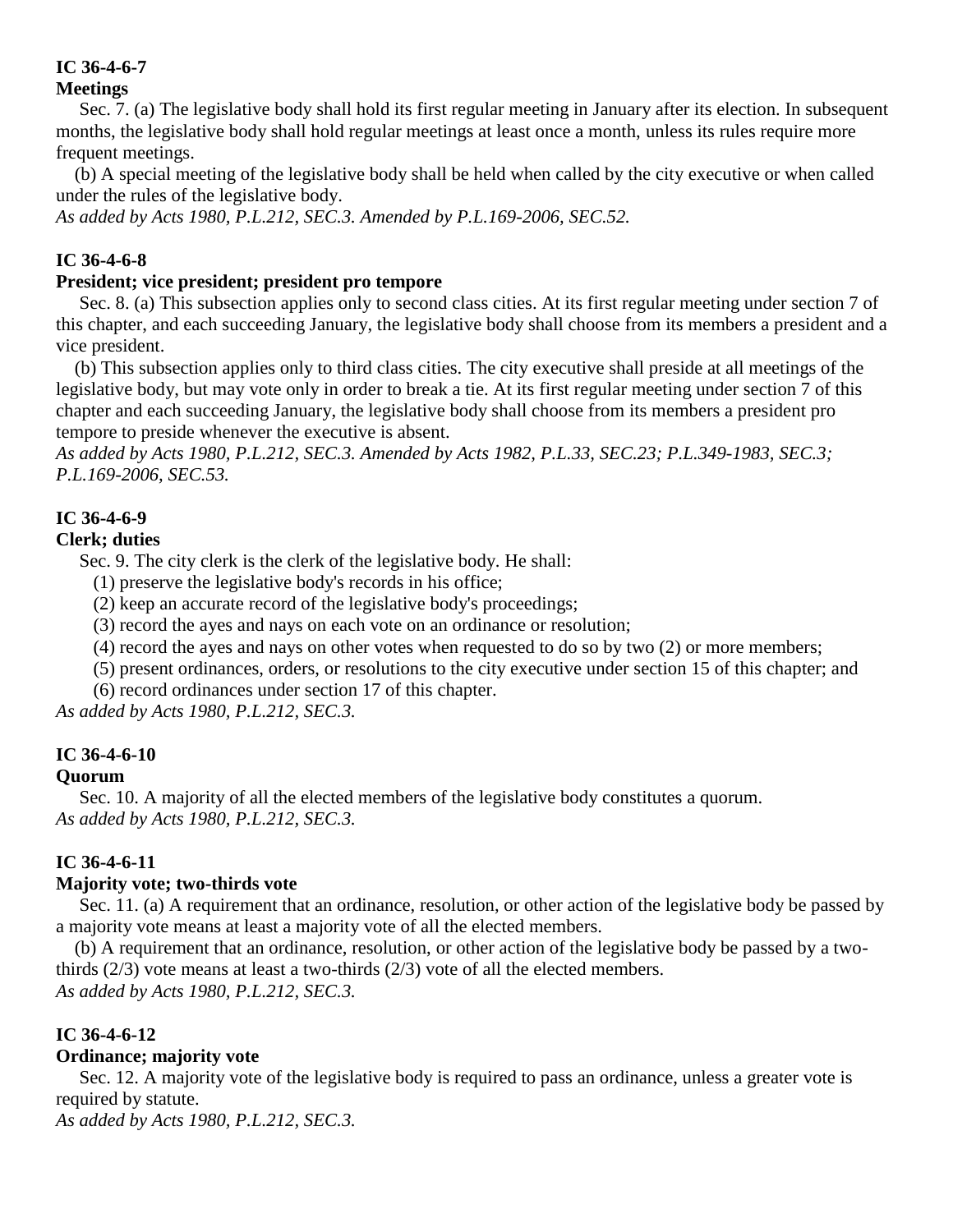### **IC 36-4-6-13**

### **Ordinance; two-thirds vote with unanimous consent of members present**

Sec. 13. (a) A two-thirds (2/3) vote of all the elected members, after unanimous consent of the members present to consider the ordinance, is required to pass an ordinance of the legislative body on the same day or at the same meeting at which it is introduced.

 (b) Subsection (a) does not apply to a zoning ordinance or amendment to a zoning ordinance that is adopted under IC 36-7.

*As added by Acts 1980, P.L.212, SEC.3. Amended by Acts 1982, P.L.33, SEC.24; P.L.335-1985, SEC.35.*

## **IC 36-4-6-14**

### **Ordinance, order, or resolution; requirements for adoption**

Sec. 14. (a) An ordinance, order, or resolution passed by the legislative body is considered adopted when it is:

(1) signed by the presiding officer; and

 (2) either approved by the city executive or passed over his veto by the legislative body, under section 16 of this chapter.

If required by statute, an adopted ordinance, order, or resolution must be promulgated or published before it takes effect.

 (b) An ordinance prescribing a penalty or forfeiture for a violation must, before it takes effect, be published in the manner prescribed by IC 5-3-1, unless:

(1) it is published under subsection (c); or

 (2) there is an urgent necessity requiring its immediate effectiveness, the city executive proclaims the urgent necessity, and copies of the ordinance are posted in three (3) public places in each of the districts from which members are elected to the legislative body.

 (c) Except as provided in subsection (e), if a city publishes any of its ordinances in book or pamphlet form, no other publication is required. If an ordinance prescribing a penalty or forfeiture for a violation is published under this subsection, it takes effect two (2) weeks after the publication of the book or pamphlet. Publication under this subsection, if authorized by the legislative body, constitutes presumptive evidence:

(1) of the ordinances in the book or pamphlet;

(2) of the date of adoption of the ordinances; and

(3) that the ordinances have been properly signed, attested, recorded, and approved.

 (d) This section does not apply to a zoning ordinance or amendment to a zoning ordinance, or a resolution approving a comprehensive plan, that is adopted under IC 36-7.

(e) An ordinance increasing a building permit fee on new development must:

(1) be published:

(A) one (1) time in accordance with IC 5-3-1; and

 (B) not later than thirty (30) days after the ordinance is adopted by the legislative body in accordance with IC  $5-3-1$ ; and

 (2) delay the implementation of the fee increase for ninety (90) days after the date the ordinance is published under subdivision (1).

*As added by Acts 1980, P.L.212, SEC.3. Amended by P.L.335-1985, SEC.36; P.L.100-2003, SEC.2.*

### **IC 36-4-6-15**

### **Ordinance, order, or resolution; presentation to city executive**

Sec. 15. After an ordinance, order, or resolution passed by the legislative body has been signed by the presiding officer, the clerk shall present it to the city executive, and record the time of the presentation. *As added by Acts 1980, P.L.212, SEC.3.*

### **IC 36-4-6-16**

### **Ordinance, order, or resolution; power of city executive to approve or veto**

Sec. 16. (a) Within ten (10) days after an ordinance, order, or resolution is presented to him, the city executive shall: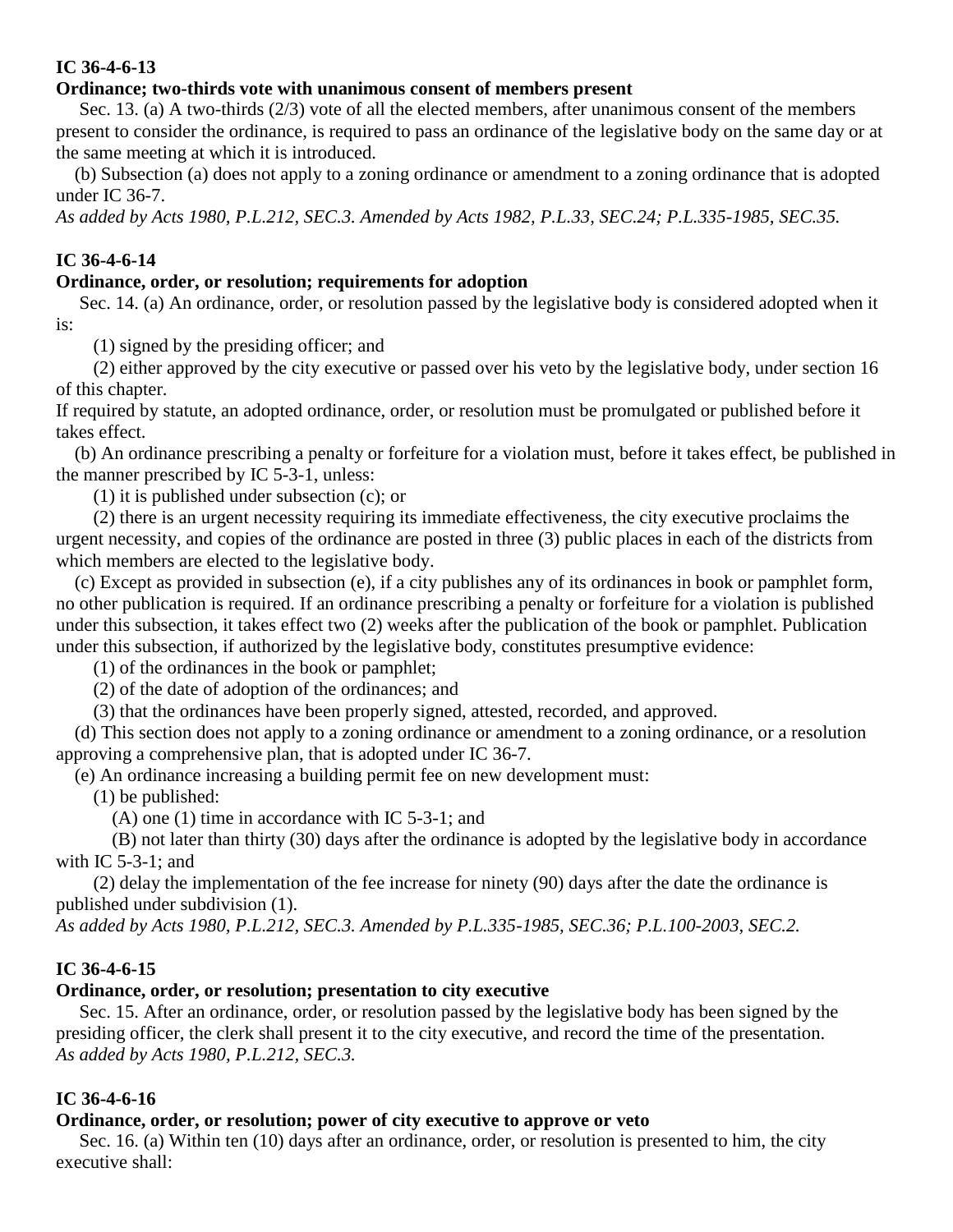(1) approve the ordinance, order, or resolution, by entering his approval on it, signing it, and sending the legislative body a message announcing his approval; or

 (2) veto the ordinance, order, or resolution, by returning it to the legislative body with a message announcing his veto and stating his reasons for the veto.

The executive may approve or veto separate items of an ordinance appropriating money or levying a tax. (b) If the executive fails to perform his duty under subsection (a), the ordinance, order, or resolution is considered vetoed.

 (c) Whenever an ordinance, order, or resolution is vetoed by the city executive, it is considered defeated unless the legislative body, at its first regular or special meeting after the ten (10) day period prescribed by subsection (a), passes the ordinance, order, or resolution over his veto by a two-thirds (2/3) vote. *As added by Acts 1980, P.L.212, SEC.3.*

# **IC 36-4-6-17**

## **Ordinance adoption; recording; contents of record; effect as evidence**

Sec. 17. Within a reasonable time after an ordinance of the legislative body is adopted, the clerk shall record it in a book kept for that purpose. The record must include:

(1) the signature of the presiding officer;

(2) the attestation of the clerk;

(3) the executive's approval or veto of the ordinance;

(4) if applicable, a memorandum of the passage of the ordinance over the veto; and

(5) the date of each recorded item.

The record or a certified copy of it constitutes presumptive evidence of the adoption of the ordinance. *As added by Acts 1980, P.L.212, SEC.3.*

## **IC 36-4-6-18**

## **Purposes of ordinance, order, resolution, or motion**

Sec. 18. The legislative body may pass ordinances, orders, resolutions, and motions for the government of the city, the control of the city's property and finances, and the appropriation of money. *As added by Acts 1980, P.L.212, SEC.3.*

## **IC 36-4-6-19**

### **Loans and issuance of bonds**

Sec. 19. (a) The legislative body may, by ordinance, make loans of money and issue bonds for the purpose of refunding those loans. The loans may be made only for the purpose of procuring money to be used in the exercise of the powers of the city or for the payment of city debts.

(b) An ordinance adopted under this section:

- (1) must include the terms of the bonds to be issued in evidence of the loan;
- (2) must include the time and manner of giving notice of the sale of the bonds;

(3) must include the manner in which the bonds will be sold;

and

(4) may authorize a total amount for any issue of bonds.

 (c) Bonds issued under this section may be sold in parcels of any size and at any time their proceeds are needed by the city.

(d) Bonds issued and sold by a city under this section:

(1) are negotiable with or without registration, as may be provided by the ordinance authorizing the issue;

(2) may bear interest at any rate;

(3) may run not longer than thirty (30) years;

 (4) may contain an option allowing the city to redeem them in whole or in part at specified times prior to maturity; and

(5) may be sold for not less than par value.

(e) The city fiscal officer shall:

(1) manage and supervise the preparation, advertisement, negotiations, and sale of bonds under this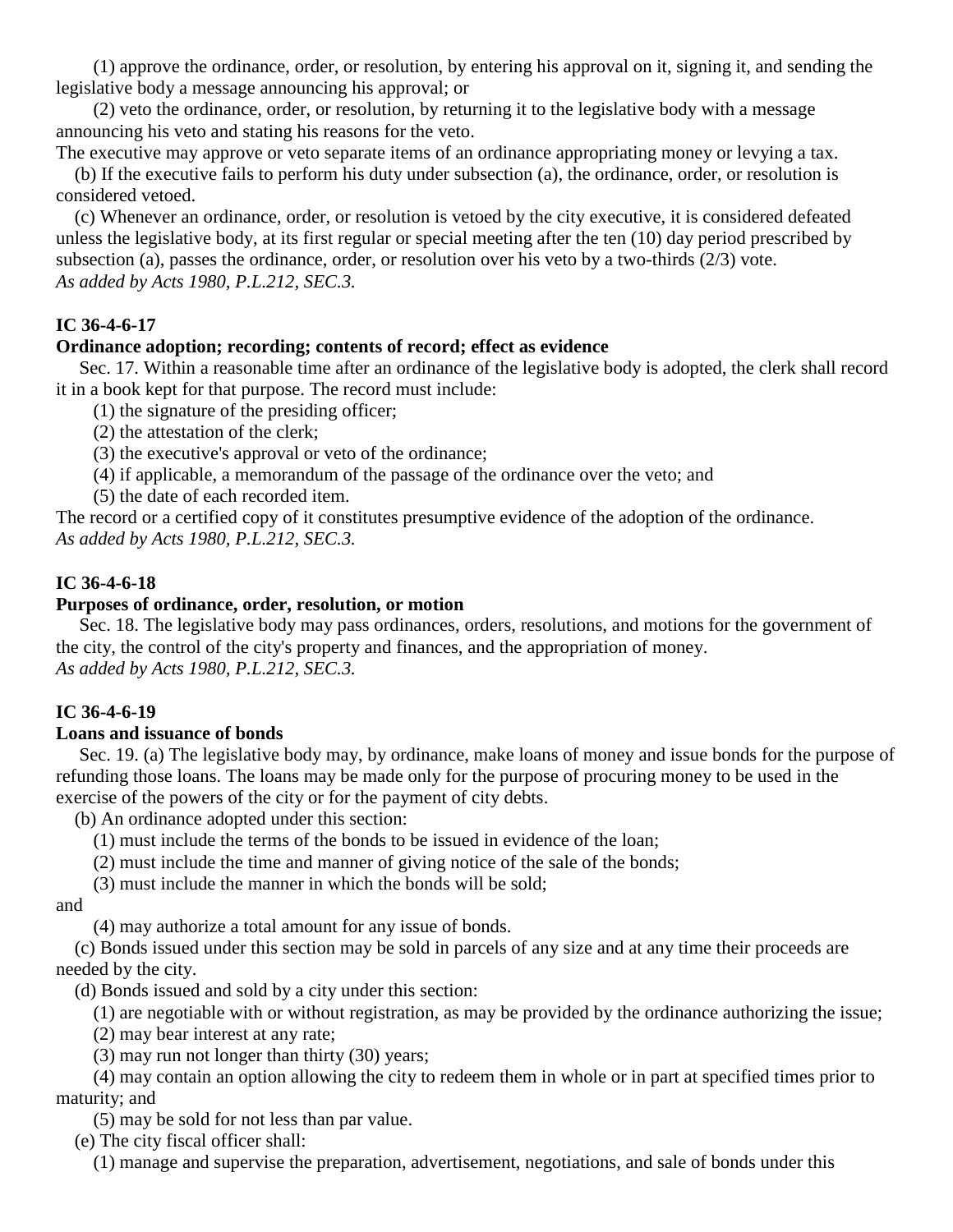section, subject to the terms of the ordinance authorizing the sale;

- (2) certify the amount the purchaser is to pay, together with the name and address of the purchaser;
- (3) receive the amount of payment certified;
- (4) deliver the bonds to the purchaser;
- (5) take a receipt for the securities delivered;
- (6) pay the purchaser's payment into the city treasury; and
- (7) report the proceedings in the sale to the legislative body.

The actions of the fiscal officer under this subsection are ministerial. *As added by Acts 1980, P.L.212, SEC.3. Amended by P.L.173-2003, SEC.26.*

# **IC 36-4-6-20**

## **Temporary or short term loans in anticipation of current revenues**

Sec. 20. (a) The legislative body may, by ordinance, make loans of money for not more than five (5) years and issue notes for the purpose of refunding those loans. The loans may be made only for the purpose of procuring money to be used in the exercise of the powers of the city, and the total amount of outstanding loans under this subsection may not exceed five percent (5%) of the city's total tax levy in the current year (excluding amounts levied to pay debt service and lease rentals). Loans under this subsection shall be made in the same manner as loans made under section 19 of this chapter, except that:

 (1) the ordinance authorizing the loans must pledge to their payment a sufficient amount of tax revenues over the ensuing five (5) years to provide for refunding the loans; and

 (2) the loans must be evidenced by notes of the city in terms designating the nature of the consideration, the time and place payable, and the revenues out of which they will be payable.

Notes issued under this subsection are not bonded indebtedness for purposes of IC 6-1.1-18.5.

 (b) The legislative body may, by ordinance, make loans and issue notes for the purpose of refunding those loans in anticipation of revenues of the city that are anticipated to be levied and collected during the term of the loans. The term of a loan made under this subsection may not be more than five (5) years. Loans under this subsection shall be made in the same manner as loans made under section 19 of this chapter, except that:

 (1) the ordinance authorizing the loans must appropriate and pledge to their payment a sufficient amount of the revenues in anticipation of which they are issued and out of which they are payable; and

 (2) the loans must be evidenced by time warrants of the city in terms designating the nature of the consideration, the time and place payable, and the revenues in anticipation of which they are issued and out of which they are payable.

 (c) An action to contest the validity of a loan made under this section must be brought within fifteen (15) days from the day on which the ordinance is adopted.

*As added by Acts 1980, P.L.212, SEC.3. Amended by Acts 1982, P.L.209, SEC.1; P.L.37-1988, SEC.23; P.L.35- 1990, SEC.44; P.L.40-1996, SEC.9.*

### **IC 36-4-6-21**

### **Investigative powers of legislative body**

Sec. 21. (a) The legislative body may investigate:

(1) the departments, officers, and employees of the city;

(2) any charges against a department, officer, or employee of the city; and

(3) the affairs of a person with whom the city has entered or is about to enter into a contract.

(b) When conducting an investigation under this section, the legislative body:

(1) is entitled to access to all records pertaining to the investigation; and

 (2) may compel the attendance of witnesses and the production of evidence by subpoena and attachment served and executed in the county in which the city is located.

 (c) If a person refuses to testify or produce evidence at an investigation conducted under this section, the legislative body may order its clerk to immediately present to the circuit court of the county a written report of the facts relating to the refusal. The court shall hear all questions relating to the refusal to testify or produce evidence, and shall also hear any new evidence not included in the clerk's report. If the court finds that the testimony or evidence sought should be given or produced, it shall order the person to testify or produce the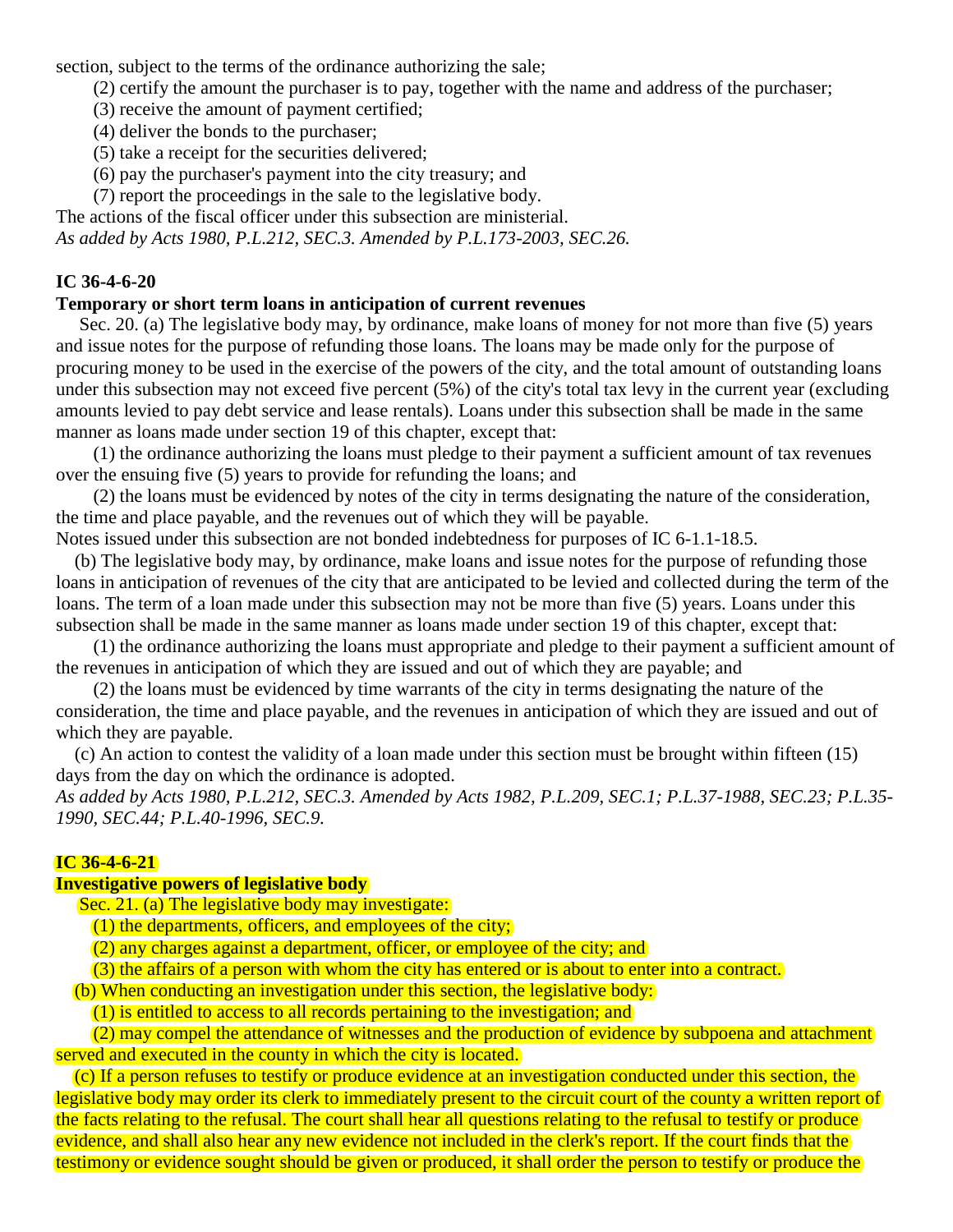evidence, or both.

*As added by Acts 1980, P.L.212, SEC.3. Amended by Acts 1980, P.L.73, SEC.9; Acts 1981, P.L.11, SEC.163.*

## **IC 36-4-6-22**

### **Repealed**

(*Repealed by Acts 1980, P.L.73, SEC.23.)*

## **IC 36-4-6-23**

### **Repealed**

(*Repealed by Acts 1980, P.L.73, SEC.23.)*

## **IC 36-4-6-24**

### **Attorneys and legal research assistants**

Sec. 24. (a) The legislative body may hire or contract with competent attorneys and legal research assistants on terms it considers appropriate.

 (b) Employment of an attorney under this section does not affect the city department of law established under IC 36-4-9.

 (c) Appropriations for salaries of attorneys and legal research assistants employed under this section may not exceed the appropriations for similar salaries in the budget of the city department of law. *As added by Acts 1980, P.L.212, SEC.3.*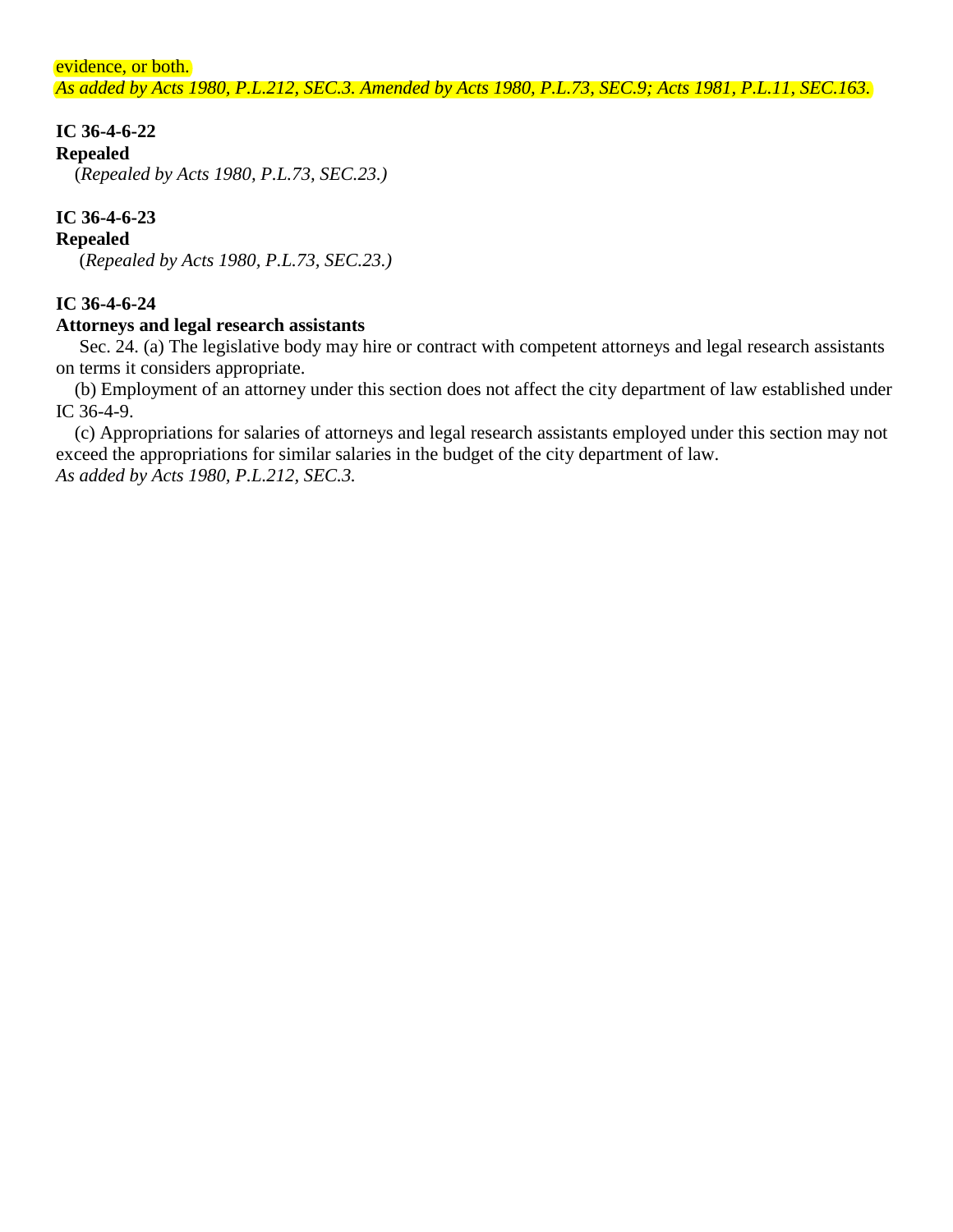#### **CHAPTER 32. LEGISLATIVE**

Division 1. General Provisions

| Sec. 32.01. | Legislative authority.                         |
|-------------|------------------------------------------------|
| Sec. 32.02. | Council members; councilmanic districts.       |
| Sec. 32.03. | Council meetings.                              |
| Sec. 32.04. | Officers of the common council.                |
| Sec. 32.05. | Records of meetings.                           |
| Sec. 32.06. | Expulsion of members.                          |
| Sec. 32.07. | Powers of council concerning ordinances.       |
| Sec. 32.08. | Investigative powers; removal of officers, em- |
|             | ployees.                                       |
| Sec. 32.09. | Financial management powers.                   |

Secs. 32.10—32.19. Reserved.

#### Division 2. Rules of Council

| Sec. 32.20. | Rules of council established.                   |
|-------------|-------------------------------------------------|
| Sec. 32.21. | Presiding officer to decide questions of order; |
|             | appeal.                                         |
| Sec. 32.22. | Presiding officer to decide whether or not      |
|             | question carried; division of council.          |
| Sec. 32.23. | Debate prohibited on questions relating to      |
|             | order of business.                              |
| Sec. 32.24. | Manner of obtaining the floor.                  |
| Sec. 32.25. | Motion to be reduced to writing when re-        |
|             | quested; withdrawal of motion.                  |
| Sec. 32.26. | Motion not to be received while question is     |
|             | under debate; exception.                        |
| Sec. 32.27. | Moving the previous question.                   |
| Sec. 32.28. | Commission and recommission of ordinances,      |
|             | resolutions, and reports.                       |
| Sec. 32.29. | Reconsideration of question.                    |
| Sec. 32.30. | Order of propounding questions; filling blanks. |
| Sec. 32.31. | Roll call required, when.                       |
| Sec. 32.32. | Certain motions not debatable.                  |
|             |                                                 |
| Sec. 32.33. | Time and place for regular meetings.            |
| Sec. 32.34. | Special meetings.                               |
| Sec. 32.35. | Committees, appointment.                        |
| Sec. 32.36. | Duties of committees.                           |
| Sec. 32.37. | Order of business.                              |
| Sec. 32.38. | General rules.                                  |
| Sec. 32.39. | Prerequisites to action on ordinance, resolu-   |
|             | tion.                                           |
| Sec. 32.40. | Reintroduction of defeated ordinance.           |
| Sec. 32.41. | Motions to recess or adjourn.                   |

#### DIVISION 1. GENERAL PROVISIONS

#### **Sec. 32.01. Legislative authority.**

The legislative power and authority of the city shall be vested in a common council. Unless otherwise provided by law, all powers and duties of the city which are legislative in nature shall be exercised and performed by the common council. The common council of the city shall not elect or appoint any person to any office or employment whatever, except as expressly provided by statute.

**State law reference—**Similar provisions, IC 18-1-1.5-26.

#### **Sec. 32.02. Council members; councilmanic districts.**

In the city there shall be nine members of the common council: six district councilmen elected from such districts as the council may from time to time establish, and three councilmen-at-large elected at large from the entire city.

(Ord. No. 620-80, 10-10-80)

**State law reference—**Similar provisions, IC 18-2-1-8.

#### **Sec. 32.03. Council meetings.**

The council shall meet at least once a month, and as much oftener as the rules may require. Special meetings shall be held on the call of the mayor, or on such other call as may be provided for by the rules. A majority of all the members shall constitute a quorum. It shall require a majority vote of all the members to pass an ordinance. Whenever it is required that any ordinance or resolution shall be passed or other action of the council taken by a  $\frac{2}{3}$  vote, such requirement shall be construed to mean a  $\frac{2}{3}$  vote of all the members. All meetings of the common council shall be public.

**Cross reference—**Time and place of regular meetings, see § 32.33

**State law reference—**Similar provisions, IC 18-1-3-2.

### **Sec. 32.04. Officers of the common council.**

The officers of the common council shall be a president, president pro tempore, and reading clerk, all of whom shall be elected from the membership of the common council by the common council. The city clerk shall be the clerk of the common council. The duties of such officers shall be as follows.

(A) The President of the common council shall preside at all council meetings, carry out such other duties as presiding officers generally perform, and shall carry out such duties as shall from time to time be directed by ordinance or resolution of the council.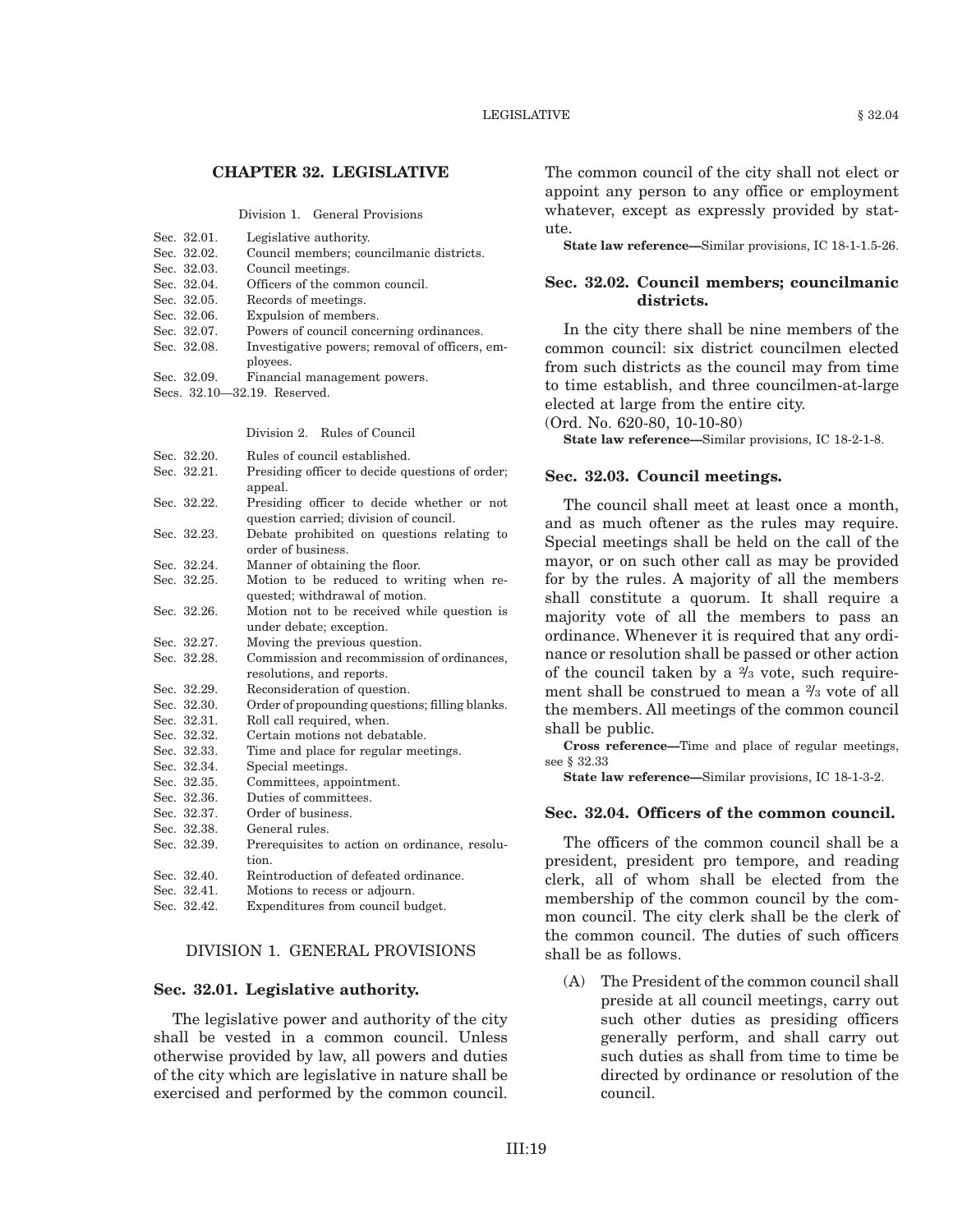#### § 32.04 MUNCIE CODE

- (B) The president pro tempore shall preside in the absence of the president, or at the request of the president, and shall perform such other duties as may from time to time be directed by the president or the council.
- (C) The reading clerk shall, upon the call of the presiding officer, read aloud by number and title each matter to be considered by the council. Upon the vote of a majority of the members present and voting the reading clerk shall read aloud in its entirety any particular matter.
- (D) The clerk of the common council shall accurately record and prepare the minutes of all meetings of the common council. The minutes shall include the record of the vote taken on each matter considered, as well as sufficient other material to accurately reflect the transaction of all business at such meetings and public hearings. The clerk shall also be custodian of all official records of the council and shall perform such other duties as may be directed by the council or prescribed by law.

(Ord. No. 620-80, 10-10-80)

**Statutory reference—**Presiding officer in second-class cities, see IC 18-1-3-3.

#### **Sec. 32.05. Records of meetings.**

The city clerk shall be the clerk of the common council. It shall be the clerk's duty, as such clerk of the council, to keep the files and papers thereof, to make and keep accurate minutes and a journal of the proceedings, to enter the yeas and nays on the passage of every ordinance and resolution and on all other votes, whenever requested by two members, and to perform all other duties required by such office.

(Ord. No. 620-80, 10-10-80)

**State law reference—**Similar provisions, IC 18-1-3-4.

#### **Sec. 32.06. Expulsion of members.**

The council shall have the power to expel any of its own members for violation of official duty, and to declare the seat of any member vacant by reason of his disability to perform the duties of his office. The council may adopt its own rules to

govern in such cases; but a <sup>2</sup> /3 vote shall be required to expel a member or vacate his seat under this section.

**State law reference—**Similar provisions, IC 18-1-3-5.

#### **Sec. 32.07. Powers of council concerning ordinances.**

(A) The common council of the city shall have power to pass all ordinances, orders, resolutions, and motions for the government of the city, for the control of its property and finances, and for the appropriation of money. No appropriation shall be made for the payment of money other than by ordinance, specifying by items the amount thereof and the department for which the appropriation is made. The council may prescribe by ordinance its own rules.

(B) No ordinance, order, or resolution of the council shall become a law, or operative until it has been signed by the presiding officer and approved in writing by the mayor, or passed over his veto, as hereinafter provided, and, whenever necessary, promulgated according to law. No ordinance shall be passed on the same day, or at the same meeting that it is introduced, except by unanimous consent, and then only in case there are present and voting at least two-thirds of all the members of the council. Every ordinance imposing a penalty or forfeiture for the violation thereof shall, before the same shall take effect, be published, once each week for two consecutive weeks, in a newspaper of general circulation printed in such city, provided that in case of insurrection, riot, pestilence, conflagration, or in other case of urgent necessity requiring the immediate operation of any such ordinance, it shall take effect as soon as proclamation is made thereof by the mayor, and copies are posted in three public places in each of the wards of the city.

(C) When the city shall publish any of its ordinances in book or pamphlet form, such publication shall be of itself sufficient, and such ordinance or ordinances shall be in force in two weeks from the date of publication of such book or pamphlet. Any such publication of the ordinances of a city in book or pamphlet form, if the same shall purport to be printed under the authority of the common council of such city, shall be presumptive evidence, in all courts and places, of the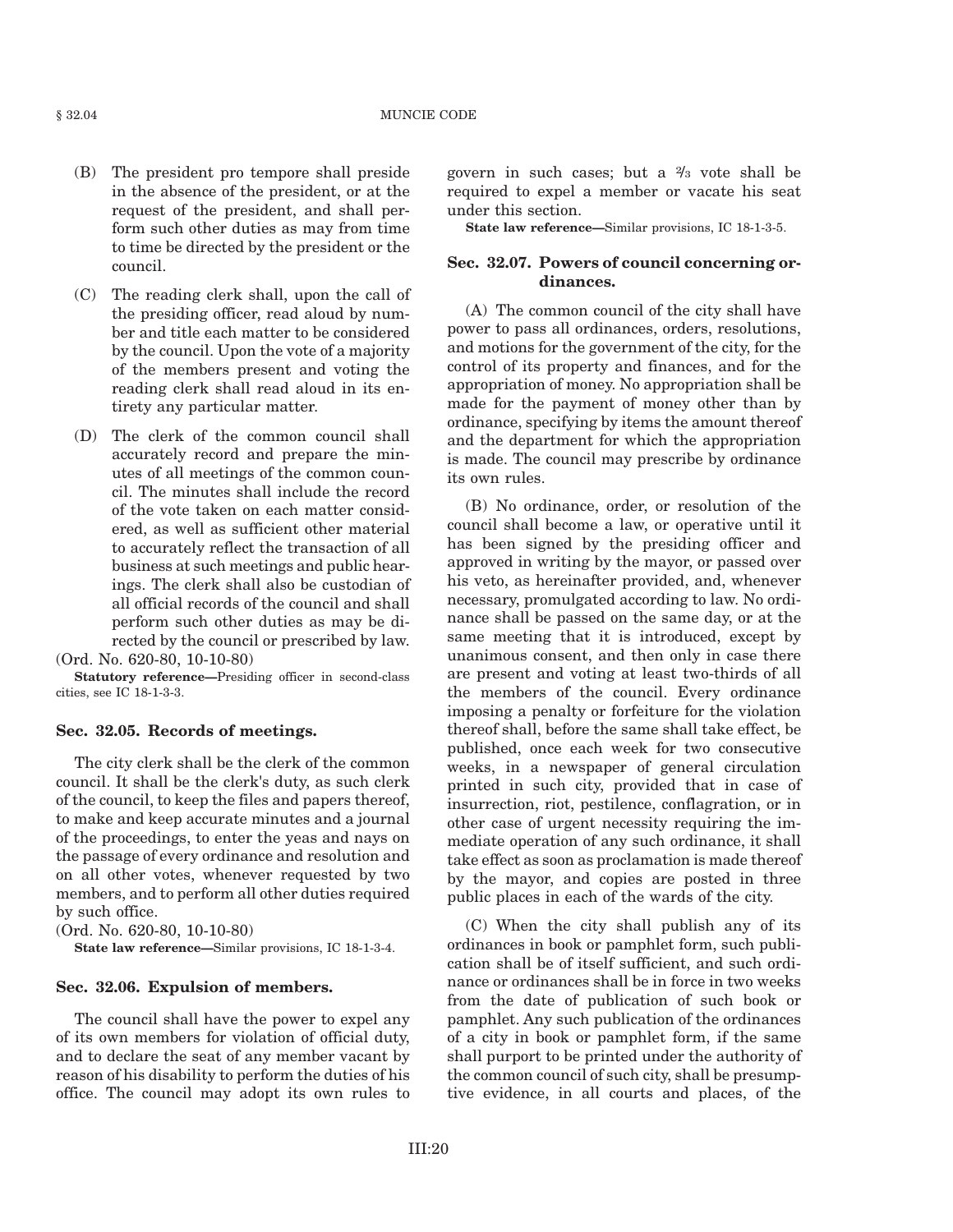ordinances therein contained and of the date of their passage, and that the same are properly signed, attested, recorded, and approved.

(D) Every ordinance, order, or resolution of the common council shall, immediately upon its passage, enrollment, attestation and signature by the clerk and presiding officer, be presented by the city clerk to the mayor, and a record of the time of such presentation make by the clerk. If the mayor approves the ordinance, order, or resolution, he shall enter his approval thereon and sign the same, and the ordinance, order, or resolution shall become a law. If he does not approve the ordinance, order, or resolution, he shall return it to the clerk, with his objections in writing within ten days after receiving it, and the clerk shall present the same to the common council at its next meeting. If the mayor fails to discharge his duty by approving or disapproving such ordinance, order, or resolution within the time named, such failure shall be deemed a disapproval. In all cases of disapproval by the mayor, such ordinance, order, or resolution shall not become a law unless, at its next regular or special meeting after the time named for the mayor's action, the council shall again pass the same by a  $\frac{2}{3}$  vote of all the members.

(E) All ordinances shall, within a reasonable time after their approval by the mayor or their passage over his veto, be recorded in a book kept for that purpose by the city clerk. Such record shall include the signature of the presiding officer, the attestation of the clerk and the mayor's written approval or disapproval, and, in the latter case, a memorandum of the passage record, or a certified copy thereof, shall be presumptive evidence of the passage and going into effect of such ordinance.

**State law reference—**Similar provisions, IC 18-1-3-6.

### **Sec. 32.08. Investigative powers; removal of officers, employees.**

(A) The common council of the city shall have the power to supervise and investigate all departments, officers, and employees of the government of the city and to examine into any charge preferred against them and into the affairs of any corporation, firm, or person in which the city may be interested or with which it may enter or may have entered into a contract. The common council shall have power of access to all records pertaining to any such investigation and power to compel the attendance of witnesses and the production of books, papers, and other evidence at any meeting of the council or of any committee thereof. For that purpose, the council or committee may issue subpoenas and attachments in any case of inquiry, investigation, or impeachment and cause the same to be served and executed in any part of the county.

(B) If any witness shall refuse to testify as to any fact within his knowledge or to produce any books or papers within his possession or under his control that are required to be used in evidence in any such case, the clerk of the body by whose authority such witness was subpoenaed, if so directed by the body or committee holding the investigation, shall forthwith report in writing to the circuit court of the county or the judge thereof in vacation the facts relating to such refusal. All questions arising upon such refusal and also upon any new evidence not included in such first report, which new evidence may be offered in behalf of or against such witness, shall be heard by such court or the judge thereof in vacation. If the court determines that the testimony or evidence required of such witness is competent, relevant, and material and to be given or produced by the witness, the court or the judge thereof in vacation shall make an order requiring the witness to testify or to produce books and papers or both. In case of a refusal to comply with such order, the court or the judge thereof in vacation shall have the power to commit the witness or otherwise punish him for contempt as provided by law in case of contempt of court.

(C) No witness shall be excused from testifying in any criminal proceedings or any investigation or inquiry before the common council, any committee thereof, or any department or office of the city having the right to conduct the investigation, touching his knowledge of any offense committed against the provisions of this chapter or of any ordinance passed in pursuance thereof or continued in force by this act. However, such testimony shall not be used against such witness in any criminal prosection.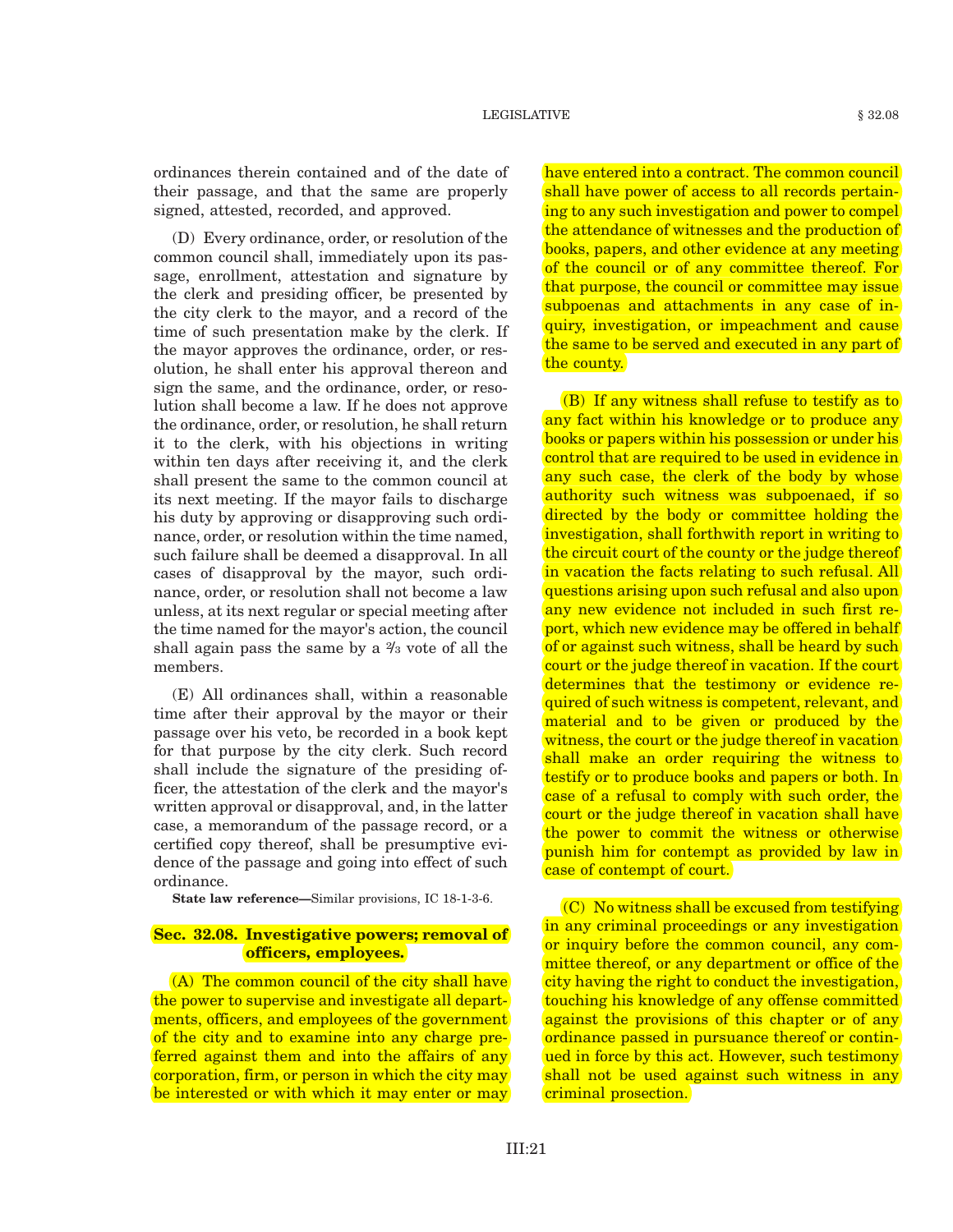#### § 32.08 MUNCIE CODE

(D) Whenever any written charges have been adopted by the common council or by any committee thereof, against any officer, employee, or department of the corporation, except members of the council, such charge shall be heard by the council under such regulations as may be prescribed by ordinance. Should such charge be sustained, the common council shall take action thereon and may remove any officer or employee against whom such charges are sustained, subject to the right of appeal hereinafter provided for. It  $\text{shall take}$  a  $\frac{2}{3}$  vote to impeach or remove an officer or employee, and such vote or order of removal shall become effective after three days; provided that any city official or employee against whom the common council has made or voted an order of impeachment or removal may, by a petition filed within three days thereafter, appeal from such order to the circuit or superior court in the county.

(E) The appeal shall be granted on filing costbond to the approval of such court or the judge thereof in vacation. While such appeal is pending, the order of impeachment or removal shall be suspended. Upon the filing of such bond, the clerk of the court shall immediately issue notice of the appeal to the city clerk and to all members of the common council. Thereupon the city clerk shall file in court a certified copy of the written charges against the officer and the proceedings thereunder including the vote and order of impeachment or removal. The court, or the judge thereof in vacation, shall, within ten days after the granting of such appeal, rehear the matter of the charges against such officer de novo, and the finding and judgment of the court in sustaining or overruling the charges shall be final and conclusive upon all parties. In case the charges are sustained upon the appeal, the order of impeachment or removal shall at once be in full force and effect.

**State law reference—**Similar provisions, IC 18-1-4-2.

### **Sec. 32.09. Financial management powers.**

(A) The common council of the city shall have power to manage the finances of the city subject, however, to the powers and duties vested in the several executive departments of cities.

(B) The common council, on passage of an ordinance for that purpose, shall have power to make permanent loans of money to an amount not exceeding two percent of the taxable property of the city, to be determined by the last assessment for state and county taxes. The common council shall also have the power to issue bonds for the purpose of refunding such loans. Such loans may be made only for the purpose of procuring money to be used in the legitimate exercise of the corporate powers of the city and for the payment of corporate debts. Such ordinance for loans shall provide for the terms and tenor of the bonds or other form of security which shall be issued in evidence thereof, and for the time and character of notice and the mode of making sale of such securities. A total amount of any issue may be authorized in such ordinance and such issue sold in such parcels and at such times as the proceeds thereof may be required by the city.

(C) The common council may also make temporary loans in anticipation of current revenues of the city actually levied. The ordinance authorizing the issue of such temporary loans shall appropriate and pledge sufficient of the current revenues in anticipation of which they are issued, and out of which the same are payable to the payment thereof.

(D) All bonds and other securities issued and sold by the city shall be negotiable with or without registration, as may be provided in the ordinance authorizing the same, may bear interest not exceeding six percent per annum, payable annually or semiannually, may run not longer than 30 years, may contain an option allowing the city to redeem the same in whole or in part at specified times prior to maturity, and may be sold for any price not less than par value.

**State law reference—**Similar provisions, IC 18-1-4-3.

#### **Secs. 32.10—32.19. Reserved.**

### DIVISION 2. RULES OF COUNCIL

#### **Sec. 32.20. Rules of council established.**

The rules set out in §§ 32.20 through 32.41 are established for the government of the deliberations of the common council. (Code 1968, § 31.01)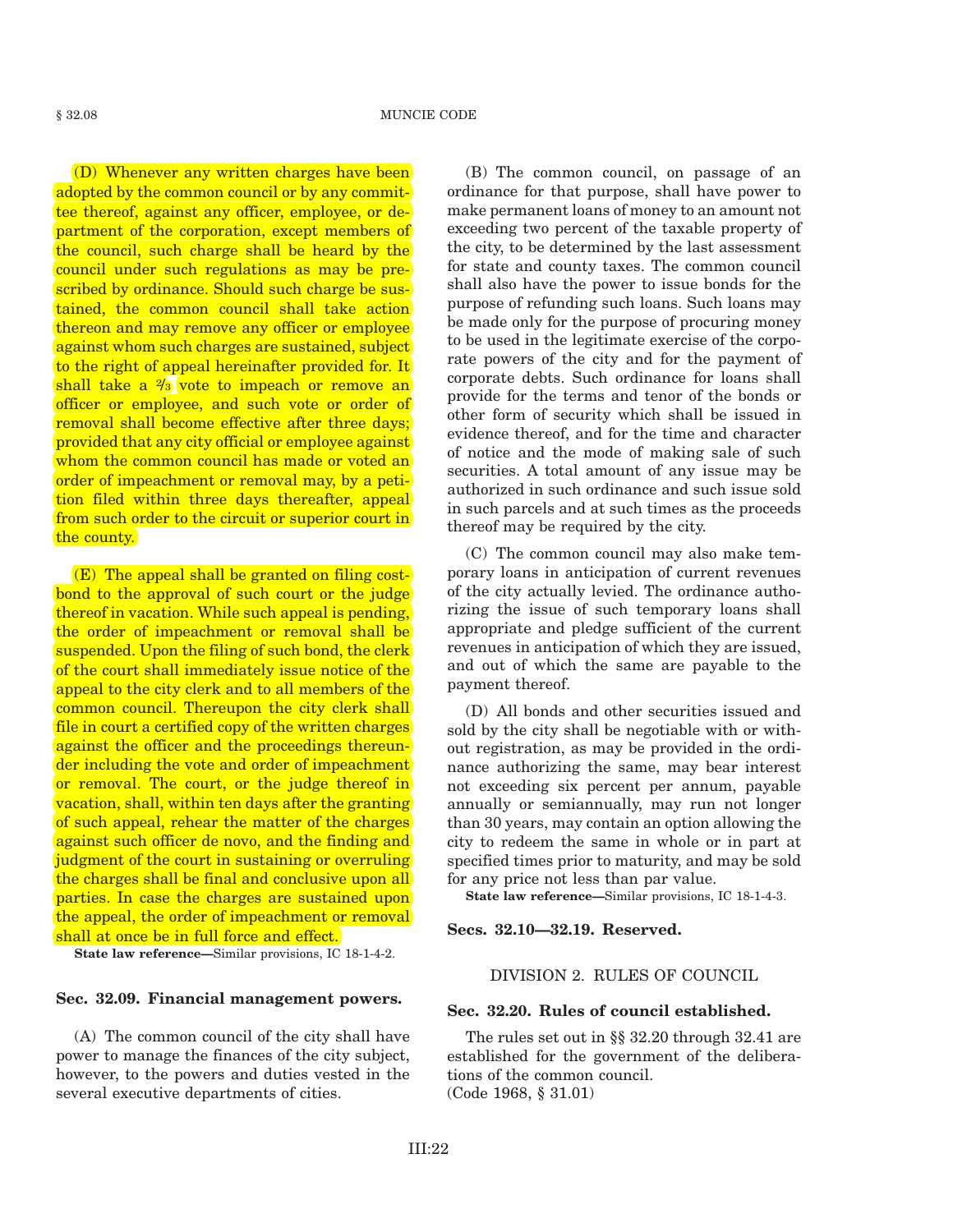### **Sec. 32.21. Presiding officer to decide questions of order; appeal.**

The presiding officer shall decide all questions of order, subject to an appeal to the council by any member whose appeal shall be seconded. (Code 1968, § 31.02)

### **Sec. 32.22. Presiding officer to decide whether or not question carried; division of council.**

The presiding officer shall decide whether any question is carried by affirmative or negative vote, but if in doubt, or a division be called for, the council shall divide.

(Code 1968, § 31.03)

### **Sec. 32.23. Debate prohibited on questions relating to order of business.**

All questions relating to the order of business shall be decided without debate. (Code 1968, § 31.04)

#### **Sec. 32.24. Manner of obtaining the floor.**

Before a member of the council may make a motion or address the council, he shall raise his hand, address the chair as "Mr. President", or "Madam President", and obtain recognition from the presiding officer. No member may be recognized while another member is speaking. No member shall speak more than twice on the same question, except by unanimous consent of the council members present at the time, nor more than once, until every member wishing to speak shall have spoken.

(Code 1968, § 31.05; Ord. No. 620-80, 10-10-80)

### **Sec. 32.25. Motion to be reduced to writing when requested; withdrawal of motion.**

Every motion shall be reduced to writing, if the presiding officer or any member desires it, and after being stated or read shall be considered in the possession of the council, but may be withdrawn at any time before decision or amendment. (Code 1968, § 31.06)

### **Sec. 32.26. Motion not to be received while question is under debate; exception.**

When any question is under debate, no motion shall be received but to adjourn, to fix the day to which the council may adjourn, to lie on the table, for the previous question, to postpone to a certain day, to commit or amend or to postpone indefinitely, which several motions shall have precedence in the order in which they are here arranged.

(Code 1968, § 31.07)

#### **Sec. 32.27. Moving the previous question.**

Debate upon any pending matter may be closed upon motion of any member, a second thereto, and an affirmative vote of a majority of the council members present. Such a motion takes precedence over all debatable questions and all subsidiary motions except motions to table, and is itself undebatable and not subject to amendment. The effect of such a motion is confined to the immediately pending motion unless specified otherwise. (Code 1968, § 31.08; Ord. No. 620-80, 10-10-80)

### **Sec. 32.28. Commission and recommission of ordinances, resolutions, and reports.**

Ordinances, resolutions, and reports may be committed and recommitted at the pleasure of the council.

(Code 1968, § 31.09)

#### **Sec. 32.29. Reconsideration of question.**

When any question has been once decided in the affirmative or negative, any member voting with the prevailing side may move a reconsideration thereof at the same or the next subsequent regular meeting; provided, that a vote passing any general ordinance shall not be reconsidered at any subsequent meeting.

(Code 1968, § 31.10; Ord. No. 703-81, 8-3-81)

#### **Sec. 32.30. Order of propounding questions; filling blanks.**

All questions shall be propounded in order in which they are moved, except that in filling blanks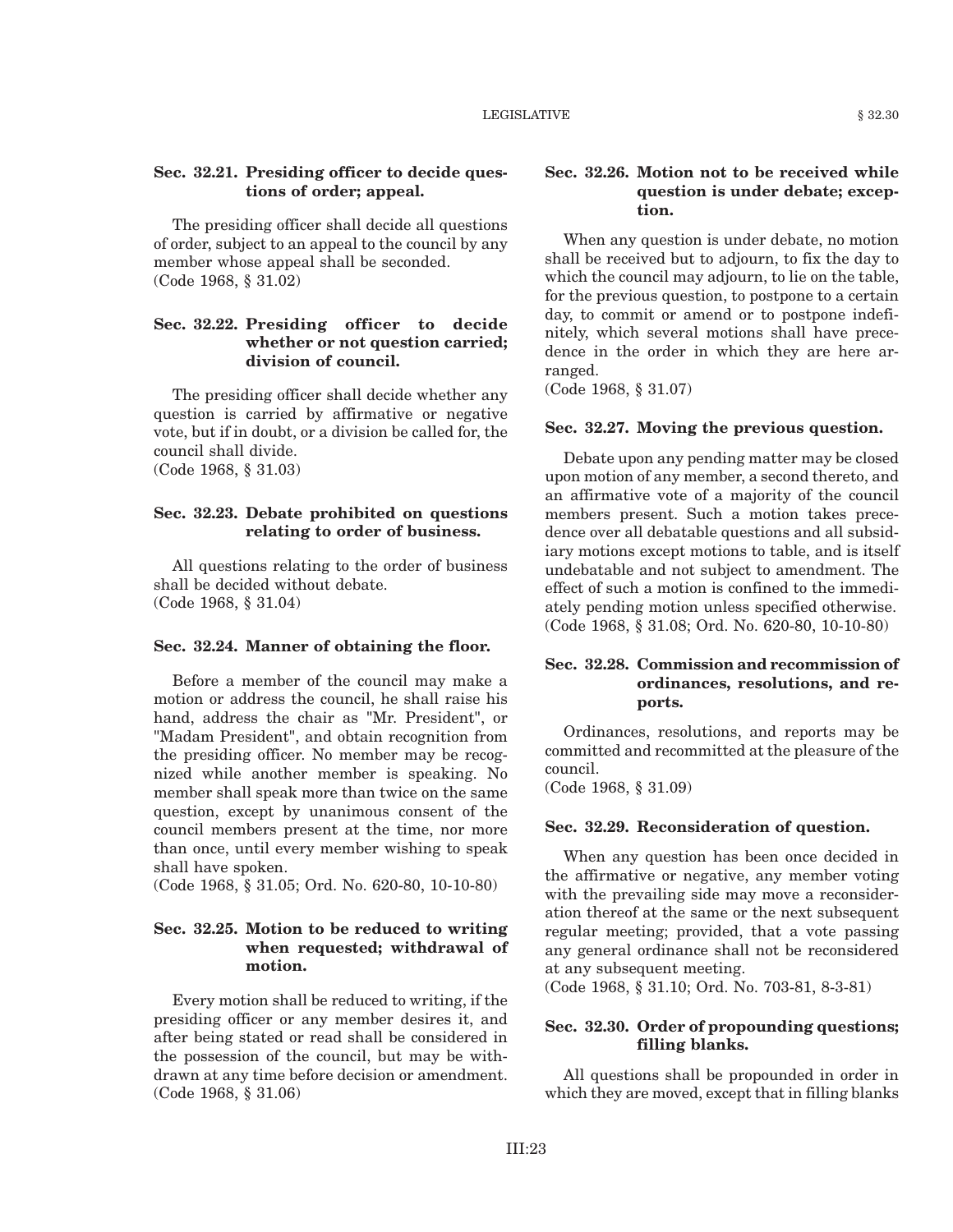the largest sum and the longest time shall be put first, and then the next largest sum and the next longest time, and so on until the blank be filled. (Code 1968, § 31.11)

#### **Sec. 32.31. Roll call required, when.**

The vote on the passage of every ordinance and resolution shall be decided by the call of the roll. The vote on all other matters, including the introduction and amendment of pending ordinances and resolutions, may be decided by a voice vote, unless a division of the house is requested by a member of the common council.

(Code 1968, § 32.12; Ord. No. 620-80, 10-10-80)

#### **Sec. 32.32. Certain motions not debatable.**

A motion to lie on the table or to fix the time to which the council shall adjourn shall not be debatable.

(Code 1968, § 31.13)

#### **Sec. 32.33. Time and place for regular meetings.**

The first regular meeting of the council shall be held on the first Monday in January after the general election of the members-elect of the council, at 7:30 p.m. as provided by IC 18-1-3-2. All regular meetings shall be held on the first Monday evening of each month at 7:30 p.m. and may be adjourned at the pleasure of the council. Adjourned meetings shall have all the force and effect of regular meetings. Meetings shall be held in the council chamber, unless otherwise determined by the president and designated on the agenda.

(Code 1968, § 31.14; Ord. No. 620-80, 10-10-80)

#### **Sec. 32.34. Special meetings.**

Special meetings of the council shall be held on the call of the mayor or the presiding officer of the council, or, in the event of the absence from the city of the presiding officer of the council, on the call of the presiding officer pro tempore, or, upon the written request of seven members of the council. All members of the council must be notified by the city clerk. (Code 1968, § 31.15)

#### **Sec. 32.35. Committees, appointment.**

The presiding officer shall appoint all standing and other committees of the council as he shall deem necessary from time to time and designate the duties of each committee and members thereof; unless the council shall, by resolution, prescribe another mode of such designation and appointment.

(Code 1968, § 31.16)

#### **Sec. 32.36. Duties of committees.**

The duties of the several committees designated by the presiding officer shall be enumerated by the presiding officer and the persons appointed to the committees shall be and take cognizance of and consider all matters concerning the city which are indicated by the title of the committee so designated and all other matters which may be referred to them by the council or by the presiding officer. (Code 1968, § 31.17)

#### **Sec. 32.37. Order of business.**

The order of business at every meeting of the council shall be as follows:

- (A) Calling the roll.
- (B) Reading the journal of the preceding meeting.
- (C) Hearing of petitions, memorials and remonstrances.
- (D) Reports of standing committees.
- (E) Reports of select committees.
- (F) Reports of city officers.
- (G) Ordinances on a second or third reading.
- (H) Introduction of ordinances.
- (I) Introduction of resolutions.

(J) Unfinished and miscellaneous business. (Code 1968, § 31.18)

#### **Sec. 32.38. General rules.**

The general rules of parliamentary law shall be considered the rules of the council, so far as applicable, unless in conflict with this chapter. (Code 1968, § 31.19)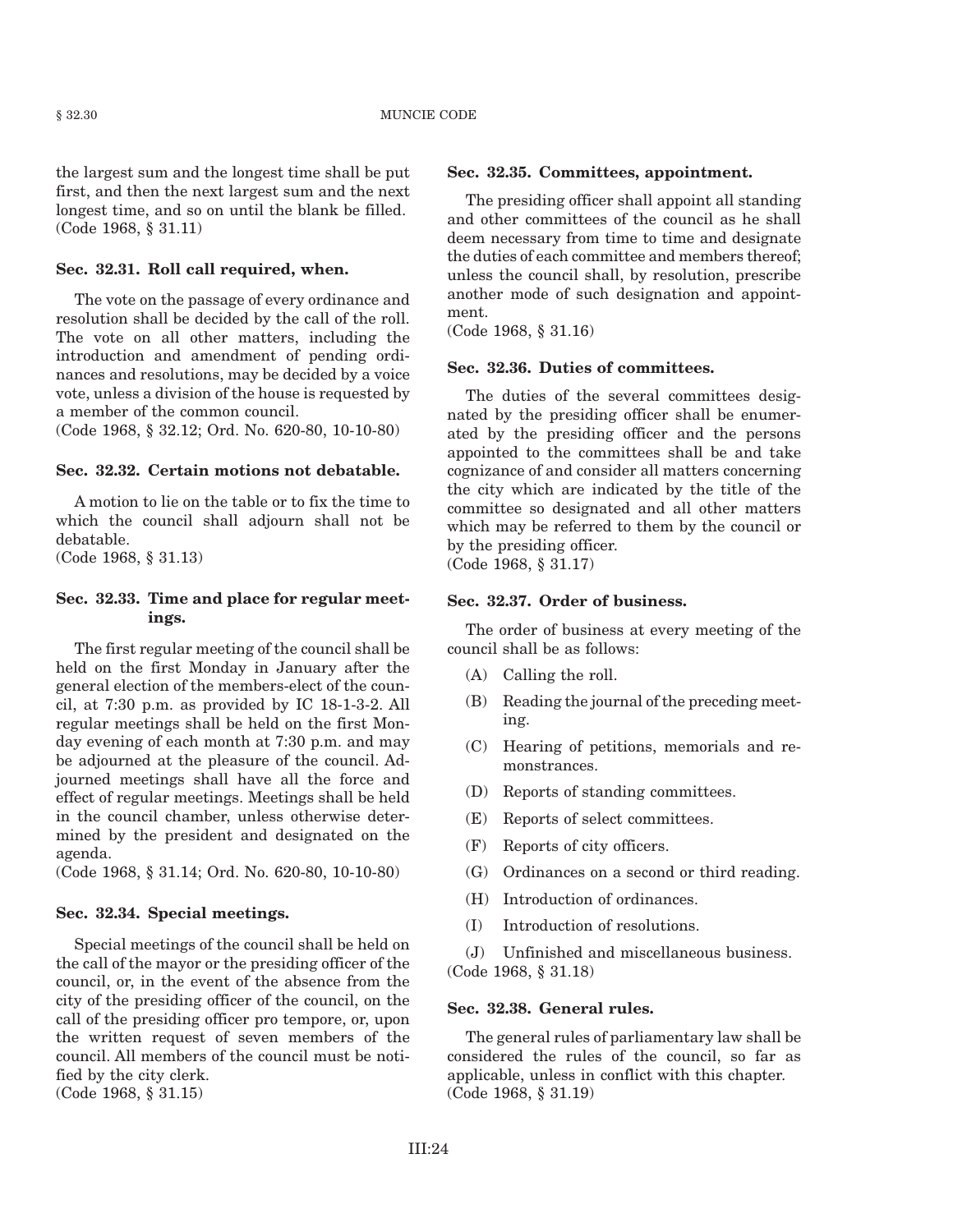### **Sec. 32.39. Prerequisites to action on ordinance, resolution.**

(A) The city clerk shall not accept for filing any ordinance or resolution to be considered by the common council unless it has been approved by written signature thereon of a member of the council, and further, unless it has been approved for form by the city attorney or the attorney for the common council. Each ordinance and resolution shall bear at the top of the first page thereof a caption which shall briefly and fairly describe the nature, purpose, and content of the document. Any ordinance or resolution submitted which conforms to the requirements of this division shall be given an identifying number and placed on the agenda of the first regular council meeting occurring at least 15 days from the date of filing. The city clerk shall distribute the ordinance or resolution to council members for their study no later than ten days prior to the meeting.

- (1) Any matter filed with the clerk in conformity with subsection (A) above shall be eligible for consideration by the council 15 days after filing. No ordinance shall be passed on the same day, or at the same meeting, that it is introduced, except by unanimous consent, and then only in case there are present and voting at least two-thirds of all of the members-elect of the council. The consent of a simple majority of those present and voting shall be required in order to suspend the rules for any other purpose.
- (2) Any matter may be amended at any point in the proceedings by appropriate vote, and the amendment shall not need to comply with any time or filing provisions in this section. Any matter except ordinances to amend the comprehensive zoning ordinance may be withdrawn from consideration by the council upon the oral request of the sponsoring council member without a vote upon the request. Ordinances to amend the comprehensive zoning ordinance may only be withdrawn by the applicant with the consent of a majority of the members of the council present.

(B) The date the ordinance is officially brought before or certified to the council is the date the ordinance is introduced by the council at a regular meeting or special meeting, as provided by sections 32.33 and 32.34 and in compliance with the provisions of this section.

(C) No ordinance or resolution affecting a specific department of city government shall be passed unless and until the department head of the affected department or his designee appears before the council to answer any inquiries the council may have regarding the ordinance.

(Code 1968, § 31.20; Ord. No. 44-74, 11-12-74; Ord. No. 183-76, 5-10-76; Ord. No. 376-78, 5-8-78; Ord. No. 620-80, 10-10-80; Ord. No. 19-93, 6-7-93)

### **Sec. 32.40. Reintroduction of defeated ordinance.**

No ordinance that has been defeated by council action shall be reintroduced in the same year, unless by unanimous consent of the council. (Code 1968, § 31.21)

#### **Sec. 32.41. Motions to recess or adjourn.**

Motions to recess or adjourn must be by roll call vote.

(Code 1968, § 31.22)

#### **Sec. 32.42. Expenditures from council budget.**

(A) All expenditures of money from the appropriated budget of the common council must be approved by the president of the common council or, in the absence of the president, the president pro tempore prior to payment by the controller, subject to subsection (D), below.

(B) No expenditure of appropriated money from the budget of the common council shall be approved which is not reasonably related to the carrying out of the duties of the members of the common council.

(C) All expenditures from the budget of the common council, except for salaries of elected officials, shall be in the nature of reimbursement for expenditures incurred by the council members. Each expenditure shall be supported by a